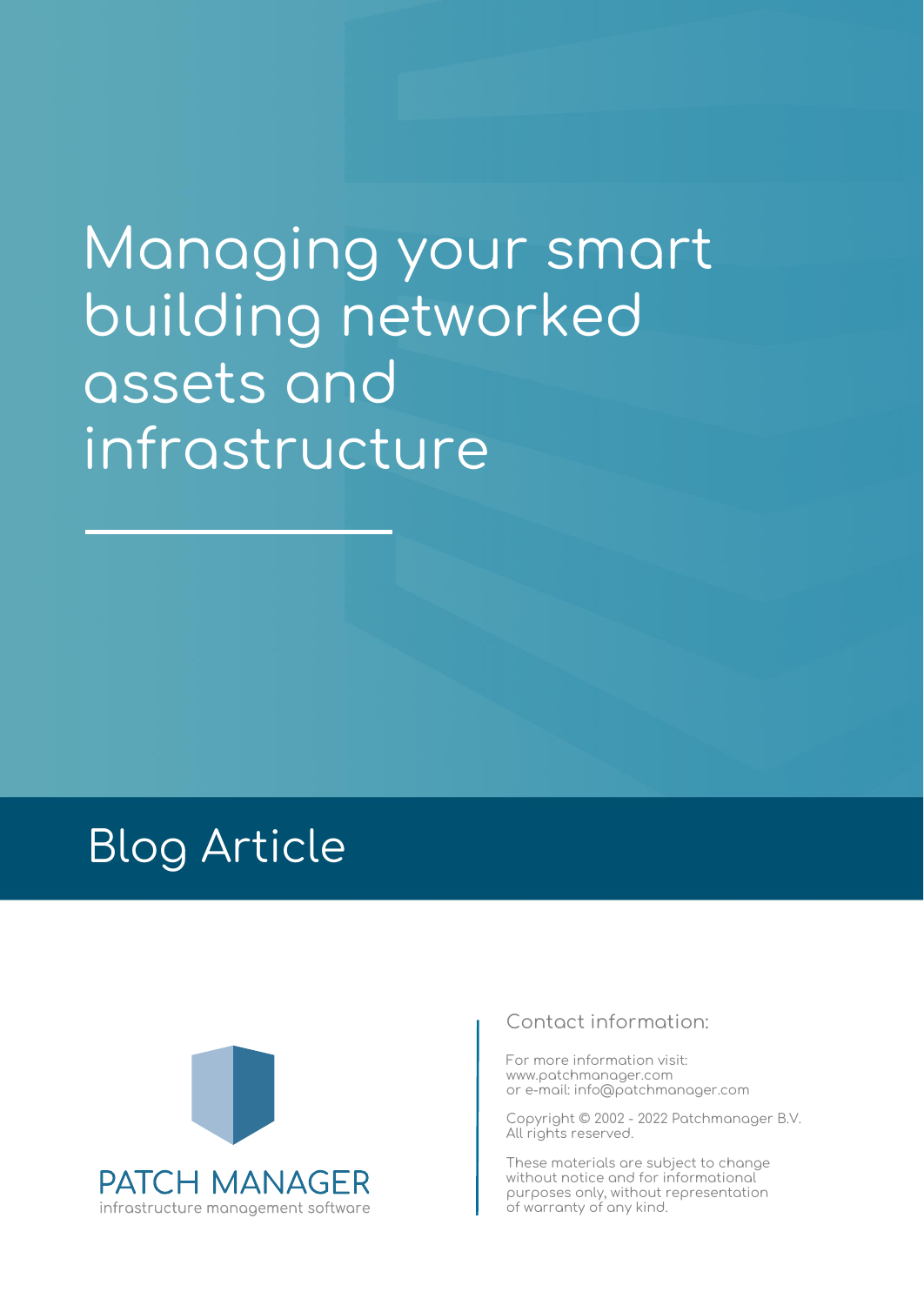Based on the predictions of [Research and Markets](https://www.researchandmarkets.com/) and [MarketsandMarkets](https://www.marketsandmarkets.com/), the *smart building* industry, also known as building automation, will [grow between 23%](https://www.globenewswire.com/news-release/2020/01/21/1973111/0/en/Smart-Building-Market-Growth-Trends-Forecasts-to-2025.html) and [34%](https://www.marketsandmarkets.com/Market-Reports/smart-building-market-1169.html) by 2025. Although smart buildings offer significant advantages, managing the networked assets and infrastructure in a smart building poses real challenges.

This article describes what a smart building is, and illustrates the typical challenges with the management of their related infrastructure. Following this, it outlines how a suitable software solution can help you overcome these challenges.



#### **What is a smart building?**

A [smart building](https://www.rcrwireless.com/20160725/business/smart-building-tag31-tag99) is a structure with automated and centralized control of the building's operations such as heating, ventilation, lighting, air conditioning, humidity, security, and work space control. These operations are optimized for the occupants' comfort and safety, while energy and maintenance costs are minimized.

To implement these operations, networked devices, such as sensors, controllers, and actuators (some of which are referred to as [IoT devices\)](https://patchmanager.com/blog/the-rise-of-iot-why-you-need-software-to-manage-your-office-network-infrastructure/), are embedded in the smart building network infrastructure. The amount, variety and inter-dependencies of these network devices can constitute a very complex system, that is vulnerable to failure if not managed correctly.

#### **How to successfully manage a smart building?**

Typically, the initial focus will be on implementing a [Building Management System \(BMS\)](https://wattsense.com/bms), which makes sense when it comes to managing and monitoring the devices themselves. However, a BMS won't track the end-to-end physical layer connectivity (including the patch panel and switch connectivity) and whereabouts of the devices, and this leaves a gap in the capability to effectively troubleshoot and manage operational changes. This can be overcome with the implementation of a cable and asset management software solution to supplement the BMS.

#### **Supplementing the BMS with a cable and asset management software solution**

Key requirements of a cable and asset management solution to supplement the BMS are:

• **Integration capabilities:** to achieve the benefits of the systems working together, the solution should offer extensive bi-directional API (Application Programming Interface) capabilities.